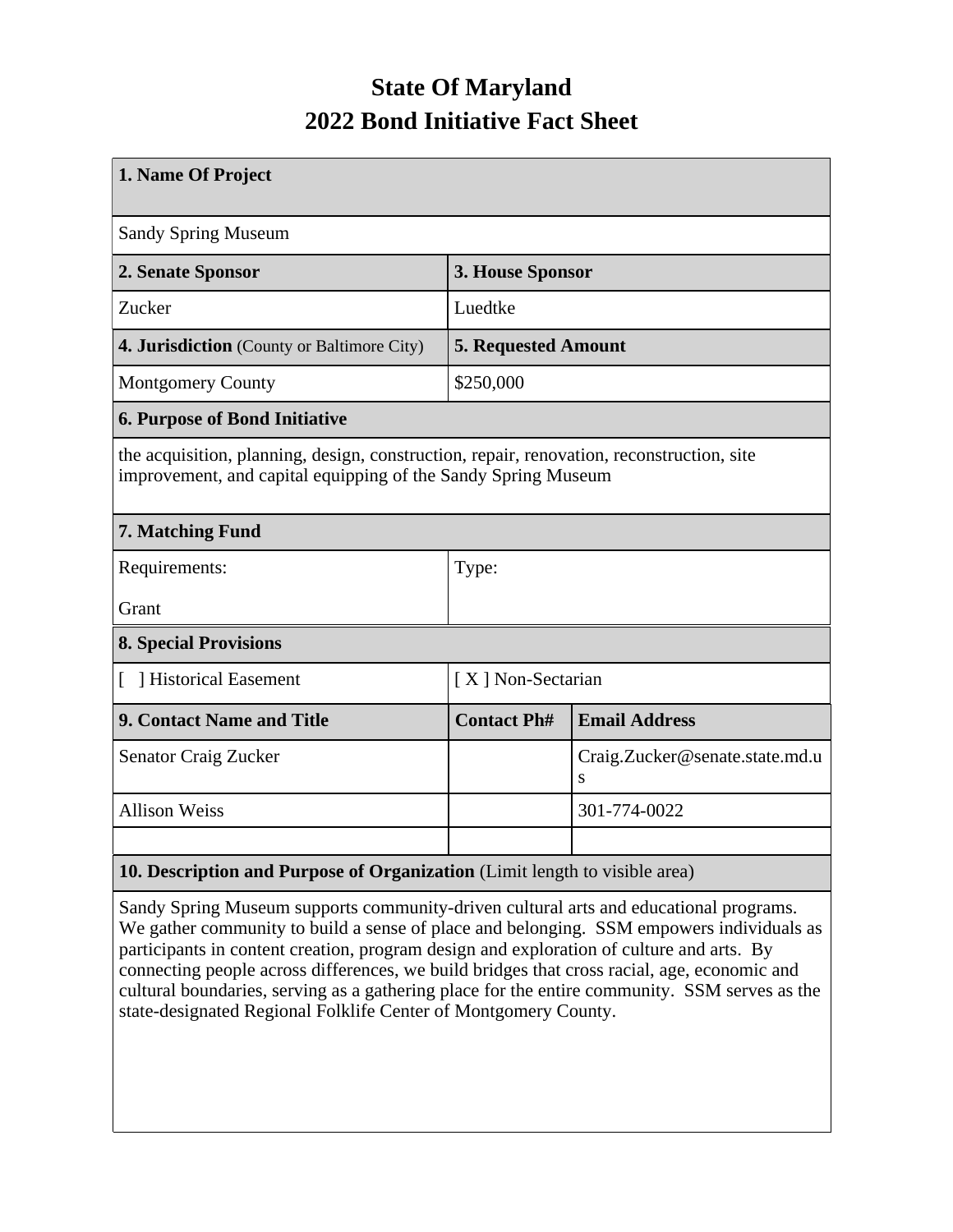## **11. Description and Purpose of Project** (Limit length to visible area)

SSM's board of trustees recently adopted a new master plan intended to broaden the impact and utilization of the museum and its campus. The plan constitutes a 10-year vision, which would be implemented in phases and is a consolidation of discrete elements, most of which can be executed independently and includes the following: (1) Construct an amphitheater; (2) Provide additional parking and safer crosswalks; (3) Construct a Folklife Arcade; (4) Add storage space; (5) Add turnabout for delivery trucks; (6) Use landscaping to create outdoor gathering areas of various sizes ; (7) Add additional art studios; (8) Create a sculpture walk and add other walking trails throughout the grounds; (9) Improve curbside appeal and visibility of property with enhanced hardscaping and landscaping; (10) Remove non-mission related structures to improve circulation & flow around the site.

*Round all amounts to the nearest \$1,000. The totals in Items 12 (Estimated Capital Costs) and 13 (Proposed Funding Sources) must match. The proposed funding sources must not include the value of real property unless an equivalent value is shown under Estimated Capital Costs.*

| <b>12. Estimated Capital Costs</b>                                     |             |  |  |  |  |  |
|------------------------------------------------------------------------|-------------|--|--|--|--|--|
| <b>Acquisition</b>                                                     |             |  |  |  |  |  |
| <b>Design</b>                                                          | \$822,480   |  |  |  |  |  |
| <b>Construction</b>                                                    | \$7,397,277 |  |  |  |  |  |
| Equipment                                                              | \$489,528   |  |  |  |  |  |
| <b>Total</b>                                                           | \$8,709,285 |  |  |  |  |  |
| 13. Proposed Funding Sources - (List all funding sources and amounts.) |             |  |  |  |  |  |
| Montgomery County (requesting)                                         | \$1,000,000 |  |  |  |  |  |
| Congressional appropriation (requesting)                               | \$1,500,000 |  |  |  |  |  |
| National Endowment for the Humanities (requesting)                     | \$1,500,000 |  |  |  |  |  |
| Individual donors (requesting)                                         | \$4,709,285 |  |  |  |  |  |
|                                                                        |             |  |  |  |  |  |
|                                                                        |             |  |  |  |  |  |
|                                                                        |             |  |  |  |  |  |
|                                                                        |             |  |  |  |  |  |
|                                                                        |             |  |  |  |  |  |
|                                                                        |             |  |  |  |  |  |
|                                                                        |             |  |  |  |  |  |
| <b>Total</b>                                                           | \$8,709,285 |  |  |  |  |  |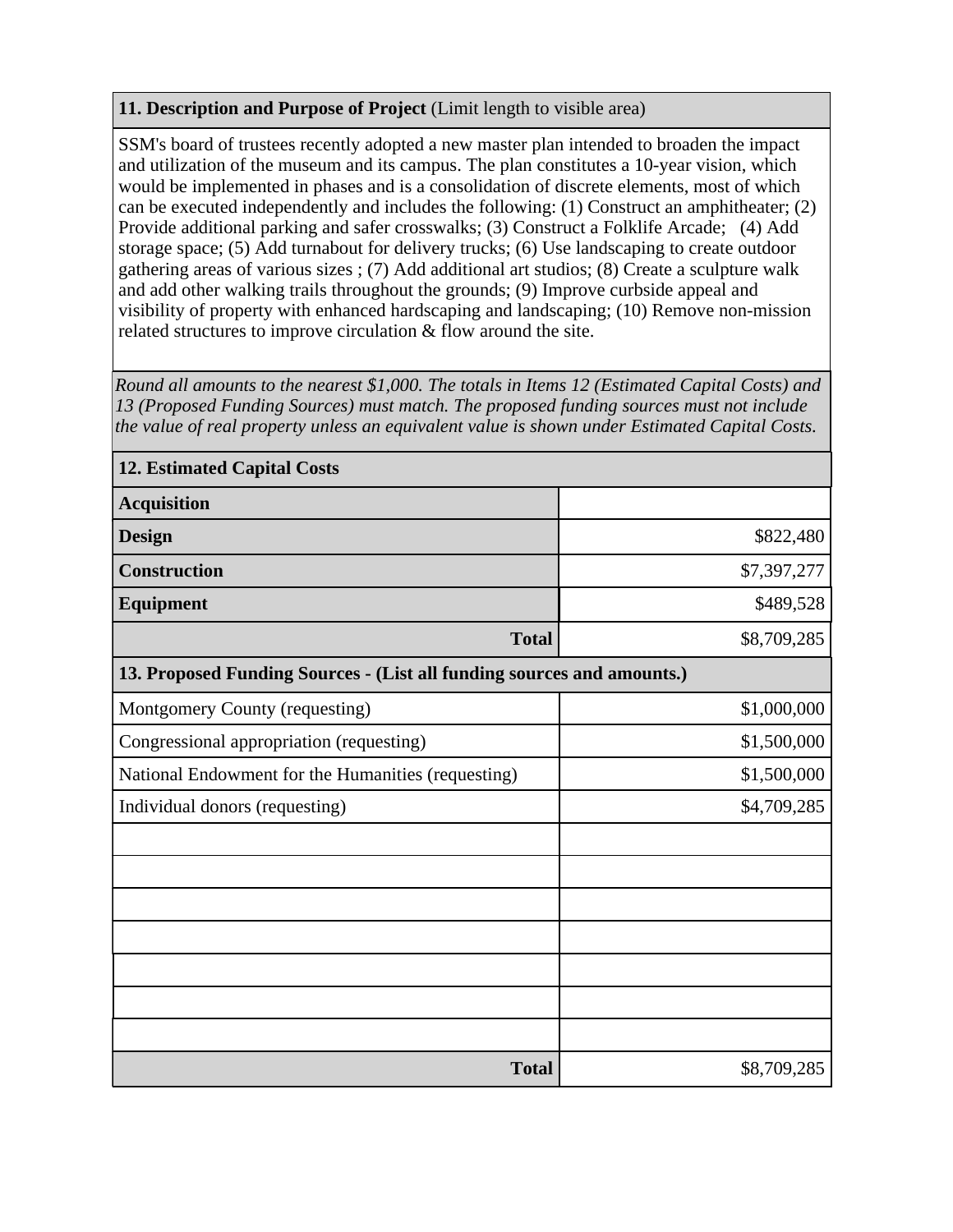| 14. Project Schedule (Enter a date or one of the following in each box. N/A, TBD or Complete)             |                                                   |                        |                                              |                                                                                         |                                         |                                       |                                                                                              |                              |  |
|-----------------------------------------------------------------------------------------------------------|---------------------------------------------------|------------------------|----------------------------------------------|-----------------------------------------------------------------------------------------|-----------------------------------------|---------------------------------------|----------------------------------------------------------------------------------------------|------------------------------|--|
| <b>Begin Design</b>                                                                                       |                                                   | <b>Complete Design</b> |                                              |                                                                                         | <b>Begin Construction</b>               |                                       |                                                                                              | <b>Complete Construction</b> |  |
| 2/1/2023                                                                                                  |                                                   |                        | 1/31/2024                                    |                                                                                         |                                         | 6/1/2024                              |                                                                                              | 12/31/2032                   |  |
| <b>15. Total Private Funds</b><br>and Pledges Raised                                                      |                                                   |                        |                                              | <b>16. Current Number of People</b><br><b>Served Annually at Project</b><br><b>Site</b> |                                         |                                       | 17. Number of People to be<br><b>Served Annually After the</b><br><b>Project is Complete</b> |                              |  |
| 200000.00                                                                                                 |                                                   |                        |                                              | 25,000                                                                                  | 35,000                                  |                                       |                                                                                              |                              |  |
| 18. Other State Capital Grants to Recipients in the Past 15 Years                                         |                                                   |                        |                                              |                                                                                         |                                         |                                       |                                                                                              |                              |  |
| <b>Legislative Session</b>                                                                                |                                                   |                        | <b>Amount</b>                                |                                                                                         | <b>Purpose</b>                          |                                       |                                                                                              |                              |  |
| 2021                                                                                                      |                                                   |                        |                                              | \$100,000                                                                               | Site improvements                       |                                       |                                                                                              |                              |  |
| 2020                                                                                                      |                                                   |                        |                                              | \$34,500                                                                                | Site improvements and capital equipping |                                       |                                                                                              |                              |  |
| 2019                                                                                                      |                                                   |                        |                                              | \$50,000                                                                                | Repair and renovation                   |                                       |                                                                                              |                              |  |
| 2016                                                                                                      | \$40,000<br>Repair, renovation, capital equipping |                        |                                              |                                                                                         |                                         |                                       |                                                                                              |                              |  |
| 19. Legal Name and Address of Grantee                                                                     |                                                   |                        |                                              |                                                                                         |                                         | <b>Project Address (If Different)</b> |                                                                                              |                              |  |
| <b>Sandy Spring Museum</b><br>17901 Bentley Road<br>Sandy Spring, MD 20860<br>20. Legislative District in |                                                   |                        |                                              |                                                                                         |                                         | Same                                  |                                                                                              |                              |  |
| 14 - Montgomery County<br><b>Which Project is Located</b>                                                 |                                                   |                        |                                              |                                                                                         |                                         |                                       |                                                                                              |                              |  |
| 21. Legal Status of Grantee (Please Check One)                                                            |                                                   |                        |                                              |                                                                                         |                                         |                                       |                                                                                              |                              |  |
| <b>Local Govt.</b>                                                                                        |                                                   |                        |                                              | <b>For Profit</b>                                                                       |                                         | <b>Non Profit</b>                     |                                                                                              | Federal                      |  |
| $\begin{bmatrix} 1 \end{bmatrix}$                                                                         |                                                   |                        | $\lceil \; \rceil$                           |                                                                                         | [X]                                     |                                       | $\lceil \; \rceil$                                                                           |                              |  |
| 22. Grantee Legal Representative                                                                          |                                                   |                        |                                              |                                                                                         |                                         | 23. If Match Includes Real Property:  |                                                                                              |                              |  |
| Name:                                                                                                     | N/A                                               |                        | <b>Has An Appraisal</b><br><b>Been Done?</b> |                                                                                         |                                         | Yes/No                                |                                                                                              |                              |  |
| <b>Phone:</b>                                                                                             |                                                   |                        |                                              |                                                                                         |                                         |                                       |                                                                                              |                              |  |
| <b>Address:</b>                                                                                           |                                                   |                        | If Yes, List Appraisal Dates and Value       |                                                                                         |                                         |                                       |                                                                                              |                              |  |
|                                                                                                           |                                                   |                        |                                              |                                                                                         |                                         |                                       |                                                                                              |                              |  |
|                                                                                                           |                                                   |                        |                                              |                                                                                         |                                         |                                       |                                                                                              |                              |  |
|                                                                                                           |                                                   |                        |                                              |                                                                                         |                                         |                                       |                                                                                              |                              |  |
|                                                                                                           |                                                   |                        |                                              |                                                                                         |                                         |                                       |                                                                                              |                              |  |
|                                                                                                           |                                                   |                        |                                              |                                                                                         |                                         |                                       |                                                                                              |                              |  |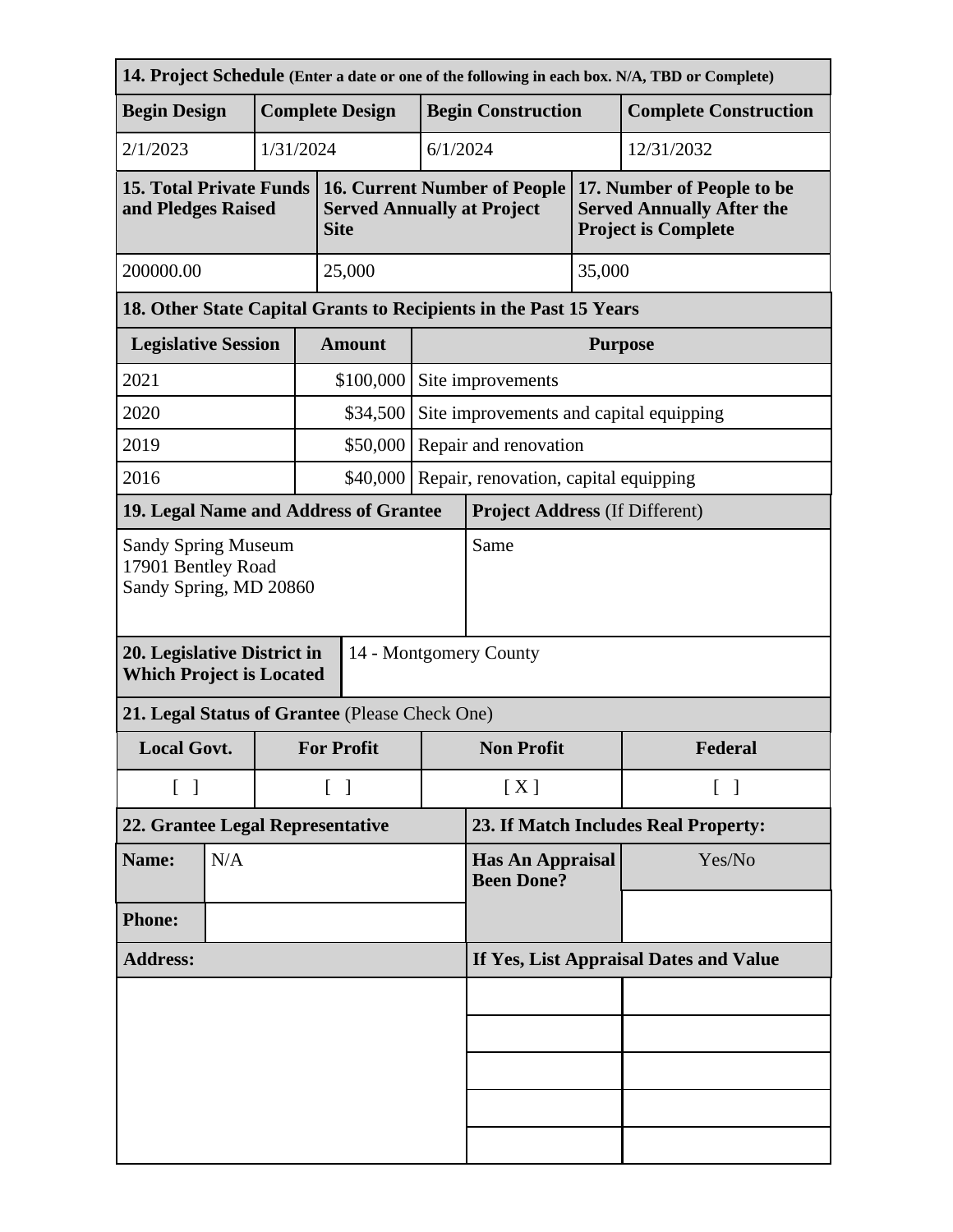| 24. Impact of Project on Staffing and Operating Cost at Project Site            |                                                                                              |                          |                                           |                                             |            |  |  |  |  |
|---------------------------------------------------------------------------------|----------------------------------------------------------------------------------------------|--------------------------|-------------------------------------------|---------------------------------------------|------------|--|--|--|--|
| Current # of<br><b>Employees</b>                                                | Projected # of<br><b>Employees</b>                                                           |                          | <b>Current Operating</b><br><b>Budget</b> | <b>Projected Operating</b><br><b>Budget</b> |            |  |  |  |  |
| 15 (9 FTE)                                                                      | 12 FTE                                                                                       |                          | 1009000.00                                |                                             | 1600000.00 |  |  |  |  |
|                                                                                 | 25. Ownership of Property (Info Requested by Treasurer's Office for bond purposes)           |                          |                                           |                                             |            |  |  |  |  |
| A. Will the grantee own or lease (pick one) the property to be improved?<br>Own |                                                                                              |                          |                                           |                                             |            |  |  |  |  |
| B. If owned, does the grantee plan to sell within 15 years?<br>N <sub>o</sub>   |                                                                                              |                          |                                           |                                             |            |  |  |  |  |
|                                                                                 | C. Does the grantee intend to lease any portion of the property to others?<br>N <sub>0</sub> |                          |                                           |                                             |            |  |  |  |  |
|                                                                                 | D. If property is owned by grantee any space is to be leased, provide the following:         |                          |                                           |                                             |            |  |  |  |  |
|                                                                                 | <b>Lessee</b>                                                                                | <b>Terms</b> of<br>Lease | Cost<br><b>Covered</b><br>by Lease        | <b>Square</b><br>Footage<br><b>Leased</b>   |            |  |  |  |  |
|                                                                                 |                                                                                              |                          |                                           |                                             |            |  |  |  |  |
|                                                                                 |                                                                                              |                          |                                           |                                             |            |  |  |  |  |
|                                                                                 |                                                                                              |                          |                                           |                                             |            |  |  |  |  |
|                                                                                 |                                                                                              |                          |                                           |                                             |            |  |  |  |  |
|                                                                                 |                                                                                              |                          |                                           |                                             |            |  |  |  |  |
|                                                                                 |                                                                                              |                          |                                           |                                             |            |  |  |  |  |
|                                                                                 | E. If property is leased by grantee - Provide the following:                                 |                          |                                           |                                             |            |  |  |  |  |
|                                                                                 | <b>Name of Leaser</b>                                                                        | Length of<br>Lease       | <b>Options to Renew</b>                   |                                             |            |  |  |  |  |
|                                                                                 |                                                                                              |                          |                                           |                                             |            |  |  |  |  |
|                                                                                 |                                                                                              |                          |                                           |                                             |            |  |  |  |  |
|                                                                                 |                                                                                              |                          |                                           |                                             |            |  |  |  |  |
|                                                                                 |                                                                                              |                          |                                           |                                             |            |  |  |  |  |
|                                                                                 |                                                                                              |                          |                                           |                                             |            |  |  |  |  |
|                                                                                 |                                                                                              |                          |                                           |                                             |            |  |  |  |  |
| <b>26. Building Square Footage:</b>                                             |                                                                                              |                          |                                           |                                             |            |  |  |  |  |
| <b>Current Space GSF</b><br>14000                                               |                                                                                              |                          |                                           |                                             |            |  |  |  |  |
| <b>Space to be Renovated GSF</b>                                                |                                                                                              |                          | 4250                                      |                                             |            |  |  |  |  |
| <b>New GSF</b>                                                                  |                                                                                              |                          | 18250                                     |                                             |            |  |  |  |  |